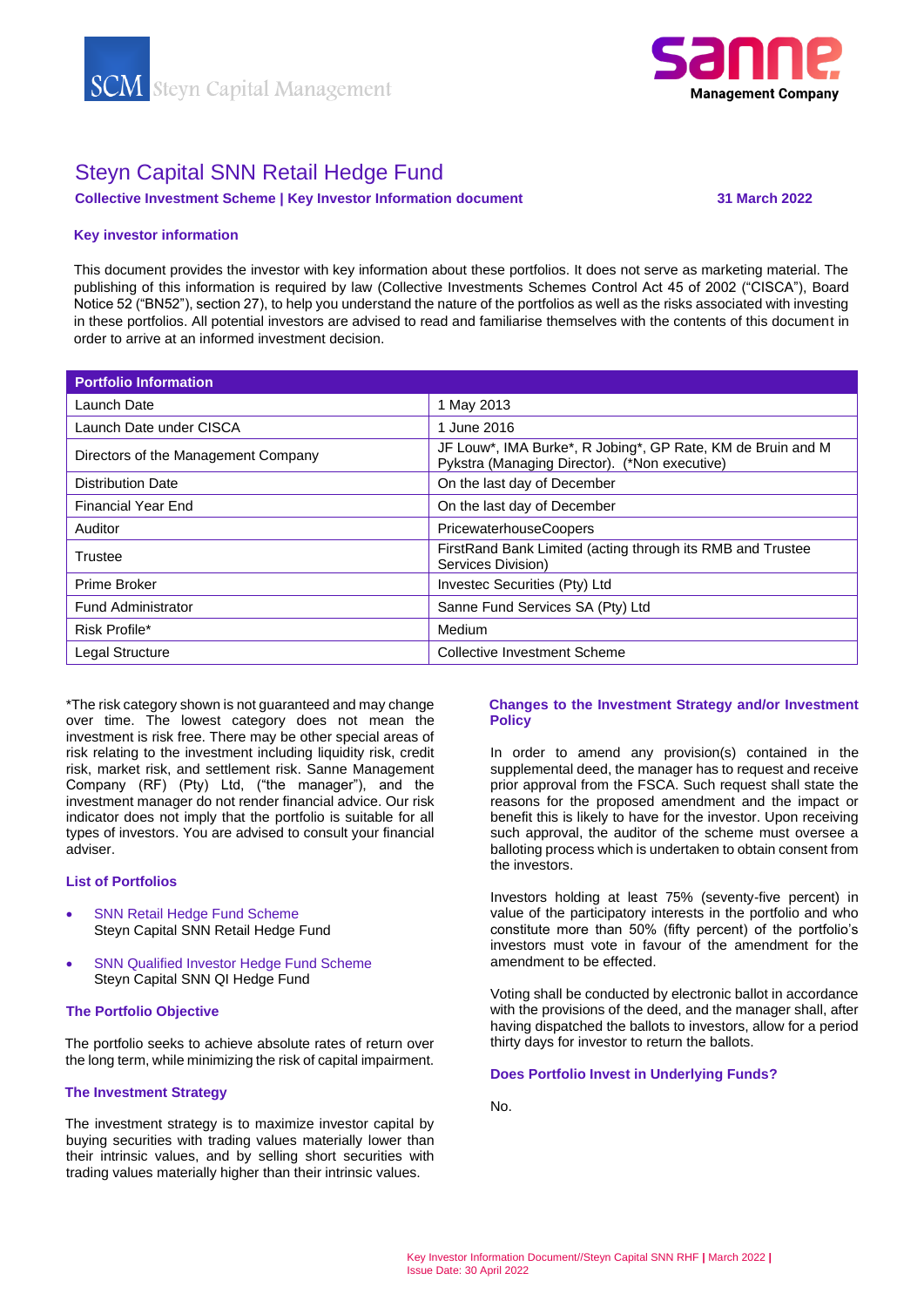**SCM** Steyn Capital Management



## **The Types of Assets in which the Portfolio may invest**

Securities, meaning equity securities, non-equity securities and quasi-equity securities, including shares, stocks, debentures, warrants, options, futures, derivative instruments, bonds, interest rate swaps and money market instruments, whether listed or unlisted. Investments outside South Africa are not permitted.

## **The Investment Restrictions applicable to the Portfolio**

Investments outside South Africa are not permitted. The following risk management principles may be employed by the investment manager:

|                                                        | Limit       |
|--------------------------------------------------------|-------------|
| Individual long positions                              | 12% of NAV  |
| Individual short positions                             | 7.5% of NAV |
| Net industry concentration (measured<br>by sub-sector) | 25% of NAV  |

The investment manager shall not invest in shares with an average daily trading volume of less than R3million, at the time of initial investment.

# **Instances where the Portfolio may Use Leverage**

#### The Types and Sources of Leverage

The portfolio engages in the short selling of securities.

## The Risks Associated with the Leverage

Selling securities short creates the risk of losing an amount greater than the amount invested. Short selling is subject to the theoretically unlimited risk of loss because there is no limit on how much the price of a security may appreciate before the short position is closed out. In addition, the supply of securities which can be borrowed fluctuates from time to time. The portfolio may be subject to losses if a security lender demands return of the lent securities and an alternative lending source cannot be found or if the portfolio is otherwise unable to borrow securities which are necessary to hedge its positions.

#### The Restrictions on the Use of Leverage

The investment manager may not use external borrowings.

## Collateral and Asset Re-Use Arrangements

Short positions of the portfolio are collateralised by the portfolio's cash and long security positions. Collateral provided to the prime broker may not be utilised

by the prime broker for the purpose of re-hypothecation.

## The Maximum Leverage allowed for the Portfolio

| Commitment Approach | Limit              |
|---------------------|--------------------|
| Gross exposure      | 200% of NAV        |
| Net exposure        | 25% to 100% of NAV |

Gross exposure is defined as the sum of long and short security positions.

Net exposure is defined as the long exposure less short exposure.

## **Material Arrangements of the Manager with the Prime Broker**

## The Manner of Managing Conflicts of Interest

The manager has appointed Investec Securities (Pty) Ltd as the prime broker. Both entities are subject to separate governance structures and independent oversight and internal controls, as well as the FSCA regulatory oversight. Both entities have satisfied the FSCA in terms of the conflict of interest policy they have in place.

The parties agree that, for the duration of this agreement, they shall endeavour to avoid any conflict of interest between them.

In order to protect the investors, the parties shall exercise due care and skill and note to any affected party the nature and extent of the potential conflict of interest as well as the steps undertaken to minimise the effect on any affected party by such conflict.

#### The Level of Counterparty Exposure

The portfolio will comply with the counterparty exposure limits as set out in BN52.

#### The Methodology of Calculating Counterparty Exposure

In terms of Section 8(2) of BN52 counterparty exposure shall be calculated to equal any initial margin held by a counterparty, the market value of any derivative, any net exposure generated through a scrip lending agreement and any other exposures created through reinvestment of collateral.

Provisions in the Contract with the Depositary and Custodian on the Possibility of Transfer and Rehypothecation of Assets

None.

#### **Delegated Administration and Management of Conflict of Interest that May Arise**

The Manager has appointed Sanne Fund Services SA (Pty) Ltd ("SANNE") as the administrator. Both entities are subject to separate governance structures and independent oversight and internal controls; as well as the FSCA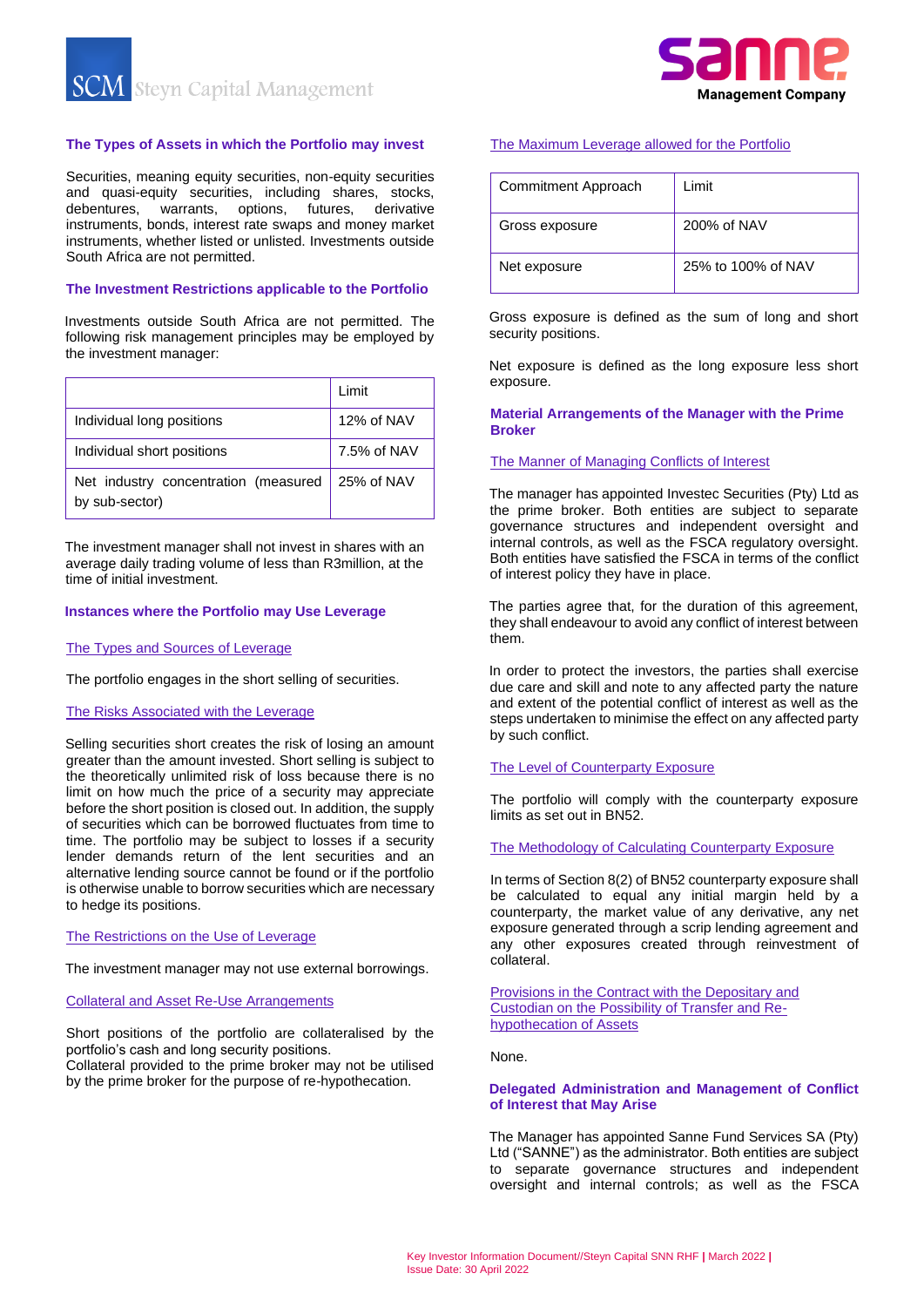**SCM** Steyn Capital Management



regulatory oversight. Both entities have satisfied the FSCA in terms of the conflict of interest policy they have in place.

The parties agree that, for the duration of this agreement, they shall endeavour to avoid any conflict of interest between them.

In order to protect the investors, the parties shall exercise due care and skill and note to any affected party the nature and extent of the potential conflict of interest as well as the steps undertaken to minimise the effect on any affected party by such conflict.

## **The Portfolio's Valuation and Pricing Methodologies**

The portfolio will apply the portfolio valuation and asset pricing policy of the Manager. This policy will be consistently applied and meets the requirements of BN52.

## **The Liquidity Risk Management of the Portfolio and the Repurchase Rights**

## The Repurchase of participatory interests

Repurchase notification date will be 1 (one) calendar month prior to the repurchase pricing date. Repurchase payment date will be no later than 14 (fourteen) business days after the repurchase pricing date.

#### Liquidity management

The investment manager shall manage the portfolio in such a manner as to ensure that the liquidity of the securities included in the portfolio does not compromise the liquidity terms of the portfolio as set out above.

Regular liquidity stress-testing will be applied, providing for:

- Increased investor repurchases;
- Shortage of liquidity of the underlying assets in the portfolio;
- An analysis if the period of time required to meet repurchase requests in the simulated stress scenarios.

#### **Gating, Side-Pocketing and Repurchase Restrictions**

Sections 5(b) (ii) and 6(5) of BN 52 provide that both retail hedge funds and qualified investor hedge funds may suspend the repurchases of units under exceptional circumstances and when it's in the interests of investors.

If

- any exchange on which underlying securities are listed is closed other than for weekends or holidays; or
- the disposal of underlying securities in order to fund the payment of the repurchase price is not reasonably practicable and/or is not in the interests of investors as a whole; or
- the manager is satisfied that it is not reasonably practicable to determine the market value of the underlying investments,

the manager may in its discretion suspend the redemption of participatory interests.

No other gating, side-pocketing or repurchase restrictions apply.

# **Special Repurchase Arrangements or Rights of Some Investors**

None.

## **Investment Management Fees, Charges, and Expenses**

| Annual Base Fee*        | 0.75% excluding VAT                                                                                                                  |
|-------------------------|--------------------------------------------------------------------------------------------------------------------------------------|
| Performance Fee*        | 15%, excluding Vat on the<br>outperformance of the<br>benchmark (STEFI Composite<br>Index)                                           |
| High Watermark          | The fee calculation employs a<br>modified HWM ensuring no fee<br>is accrued until previous<br>underperformance has been<br>recouped. |
| <b>Once-Off Charges</b> |                                                                                                                                      |
| <b>Entry Charge</b>     | 0%                                                                                                                                   |
| <b>Exit Charge</b>      | $0\%$                                                                                                                                |

\*The above fees relate to Class 1 (Most expensive fee class available to the public)

The portfolio may offer multiple classes of units for different types of investors and unit holders. The various classes in the portfolio may each have different fee structures for the different types of investors.

All investments will be allocated to specific classes at the discretion of the investment manager. All classes of units in the portfolio will invest in the same investment portfolio of securities and share the same investment objective and policy.

For more detailed information about charges and how these are calculated, a detailed fee methodology is available on request from the Manager.

#### **The Charges Paid by the Portfolio**

These charges make up the running costs of the portfolio. Permissible deductions from a portfolio shall include:

- Initial fee & VAT;
- Investment management fee;
- Administration fee;
- Exit fee;
- Trading charges and other levies;
- Auditor's fees:
- Bank charges; and
- Trustee and custodian fees.

#### **Fair Treatment of Customers**

The Manager observes a policy of Treating Customers Fairly ("TCF") and this permeates throughout the business and informs all business dealings of the Manager. The Manager strives to design, distribute, and provide products that meet the objectives of the TCF code and all investors investing in our products – simple and complex – are encouraged to seek qualified financial advice in order to select and invest in a product that not only meets their requirements, but is to their level of understanding and sophistication.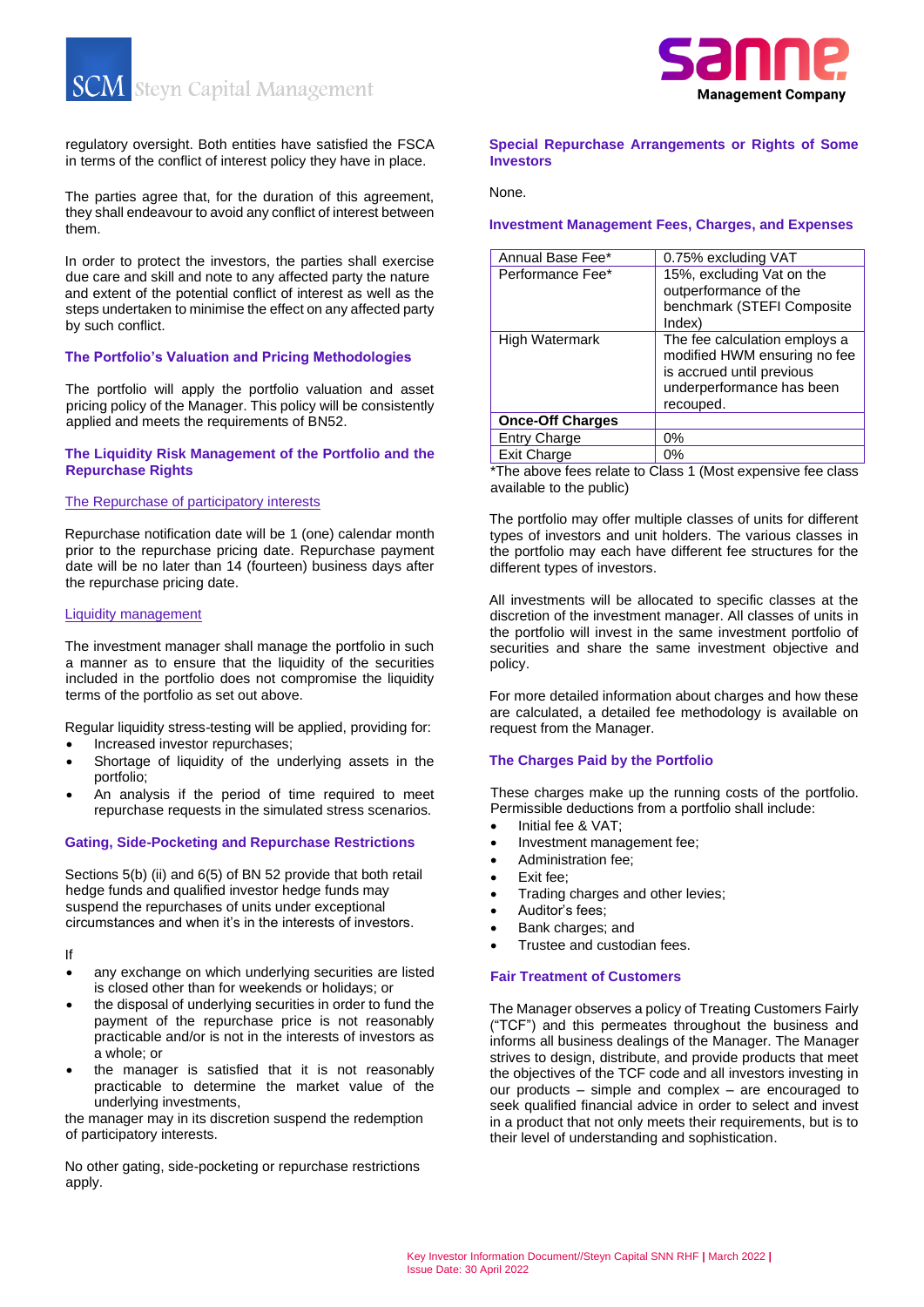**SCM** Steyn Capital Management



# **Preferential Treatment**

The directors and employees of the investment manager may hold an investment in the portfolio. These investment may be allocated into a non-fee paying class with a 0% base fee and a 0% performance fee.

Any investments placed within this class shall be at the discretion of the Investment Manager.

## **The Latest Annual Report**

The latest annual report of the portfolio shall be kept at the office of the Manager for viewing by the investor.

**Selling and Issuing Participatory Interest in the Portfolio** 

## Purchase of Participatory Interests

Purchases of participatory interests will be effective on the first day of each calendar month. Applications for new purchases as well as the purchase amount need to be received no later than 10:00 on the last business day of the previous calendar month.

#### Minimum investment amount

R250, 000 (Two hundred and fifty thousand rand).

The investor shall complete a subscription form and return to the manager by the last business day of the previous calendar month for the investment to be processed and participatory interest (units) allocated in favour of the investor on the 1<sup>st</sup> day of the new calendar month.

The manager may not sell any participatory interest (units) except on terms requiring the full payment of the selling price.